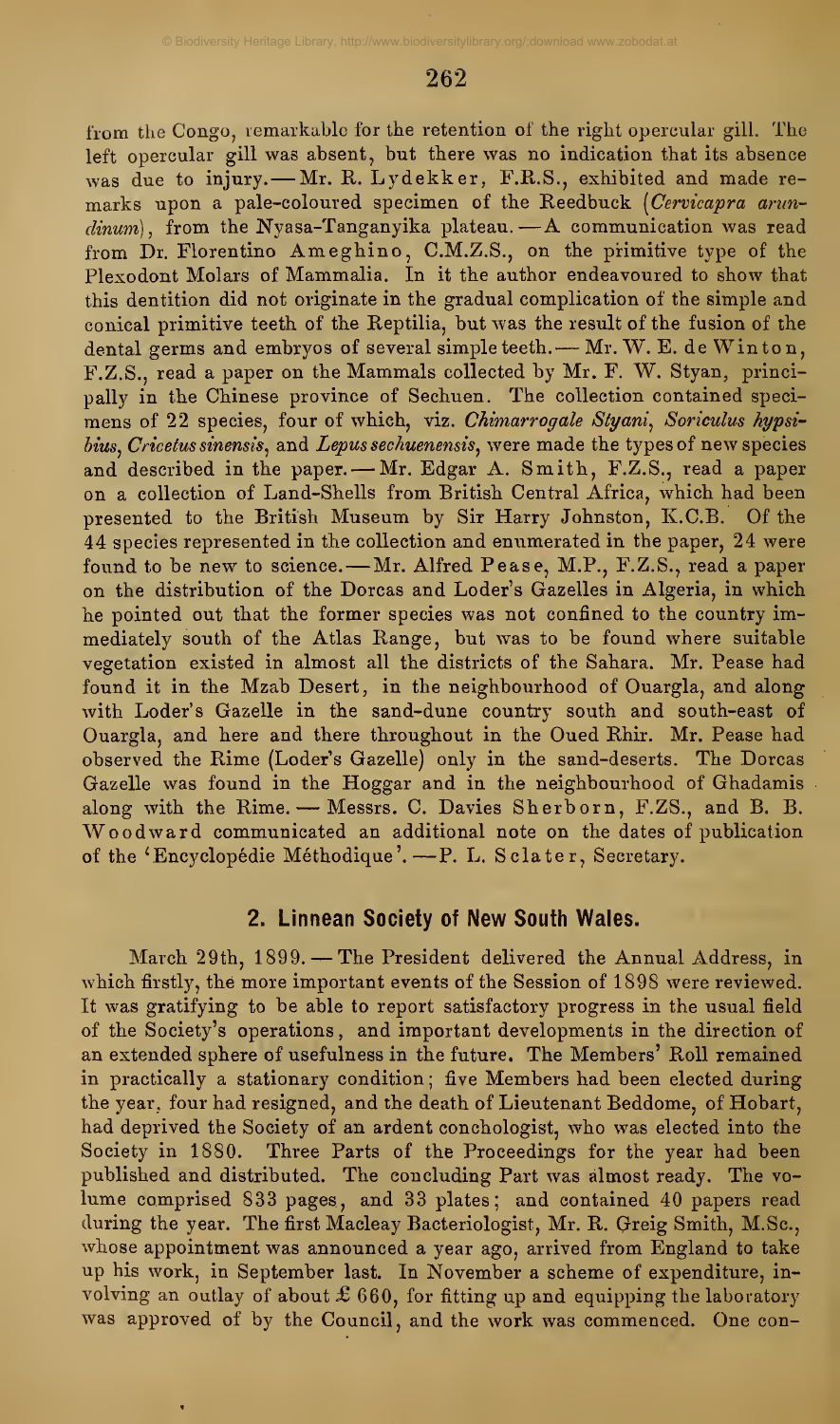tract for fittings, costing £ 164 11 s., was satisfactorily completed in February. Since then the Bacteriologist had been able to commence his prelimi nary work , an interim equipment having been arranged for at a cost of  $£$  126. With the arrival of supplementary apparatus and chemicals ordered in Europe and now on the way to Australia, and the completion of the tiling of the floor which had been delayed by an accident to the contractor's plant, the laboratory would be practically finished. The Society was to be congratulated on the improvement in the Hall, and in its acquisition of a laboratory of so satisfactory a character. In the capacity of trustee the Society was especially to be congratulated, since Sir William Macleay's intentions and direc tions were now on the point of realisation. The Society had given effect to the trust; it now remained for the successive Macleay Bacteriologists to justify Sir William's conviction that the status of bacteriology in Australia stify Sir William's conviction that the status of bacteriology in Australia<br>could advantageously be raised. — The main portion of the Address was a consideration of the claims of "neo-vitalism" in favour of the conception of purpose as <sup>a</sup> positive working hypothesis in biology. A comparison was drawn between the methods and conceptions of morphology and physiology, and reference was also made to the evidence for ultramicroscopical structural differentiation in living germinal material as possible basis of hereditary properties. — 1) Descriptions of new Australian Lepidoptera. By Oswald B. Lower, F.E.S. Fifty-five species, distributed among the Psychidae, Arctiadae, Monocteniadae, Noctuidae, Botydae, Tortricidae, Grapholithidae, Gelechiadae, Xyloryctidae, Oecophoridae, Elachistidae, Plutellidae, and Tineidae are described as new, with supplementary observations on certain imperfectly known speas new, with supplementary observations on certain imperiestly known spe-<br>cies. -- 2) and 3) Botanical. -- 4) Description of *Agromyza phaseoli*, a new Species of Leaf-mining Fly. By D. W. Co quill et. (Communicated by W. W. Froggatt, F.L.S.) — 5) Description of a new Saw-fly destructive to the foliage of *Eucalyptus globulosus*, in Victoria. By W. W. Froggatt, F.L.S.  $-6$  Contributions to the Morphology and Development of the Urogenital Organs in Marsupialia. i. On the Urogenital Organs of Perameles, together with an Account of the Phenomena of Parturition. By J. P. Hill, B.Sc, F.L.S. The paper contains an extended account of the anatomy of the female urogenital organs. Evidence is brought forward to show that these have retained a more archaic character than is found in any other Australian Marsupial hitherto described, and that indeed the adult female urogenital organs in Perameles are in a condition which can only be described as persistently embryonic. The phenomena of parturition are described in detail, and it is shown that the young reach the exterior by way of a median passage consti tuted in front by an extremely short epithelially canal - the common median vagina — formed by the union posteriorly of the two median vaginal cul-desacs, and behind by a relatively very long cleft-like slit, entirely destitute of an epithelial lining-the pseudo-vaginal passage-lying in the connective tissue between the lateral vaginal canals. — Mr. Rainbow exhibited on behalf of Mr. E. G. W. Palmer, a living specimen of the spider Lycosa Godeffroyi, L. Koch, from Lawson. The specimen, a female, was covered with the recently hatched out young. The spiderlings are always so carried by the fe male during infancy, but when old enough to forage for themselves, distri bute by the process of ballooning. The egg-bag or cushion is always carried by these spiders attached to the spinnerets.